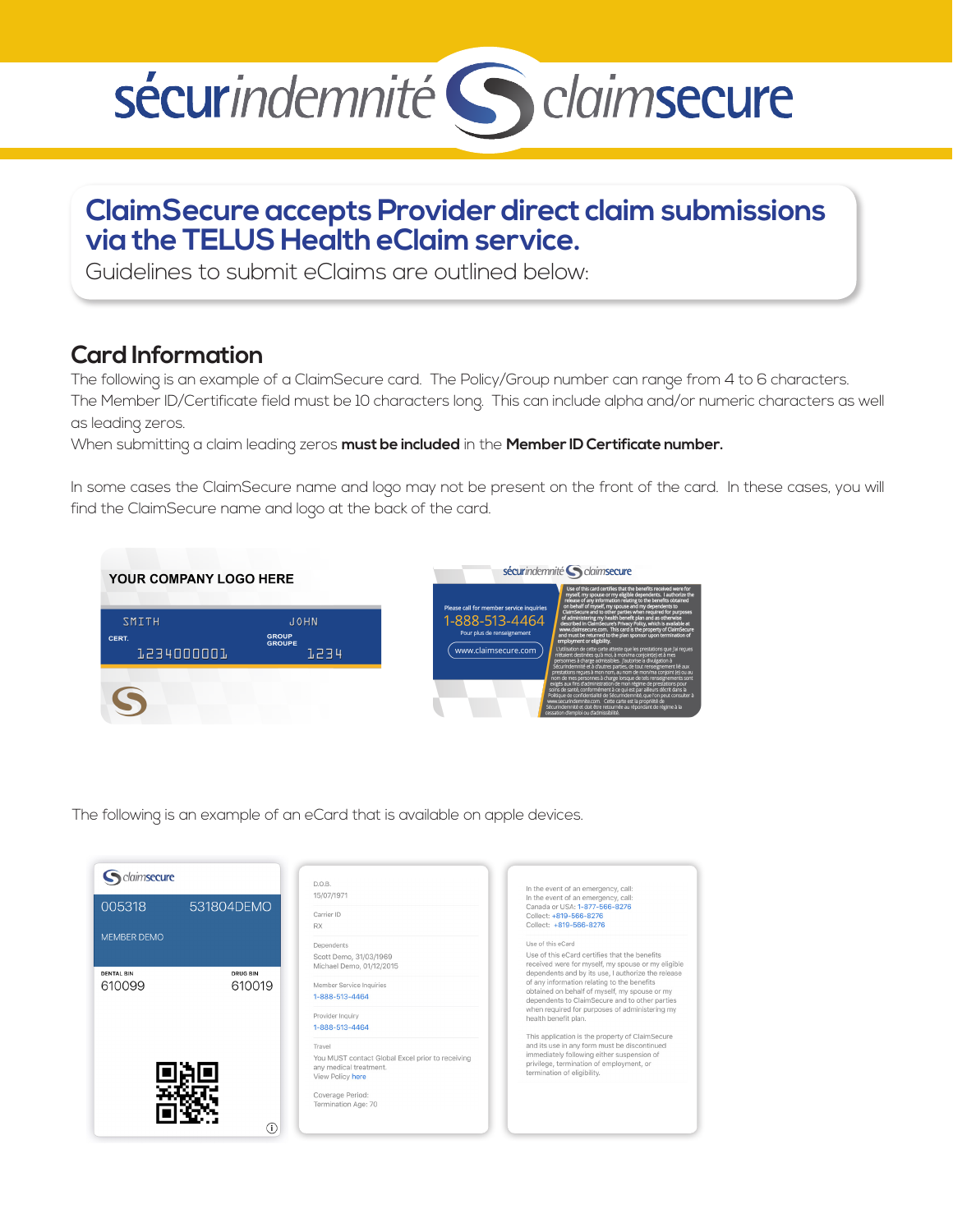## **Considerations**

#### **More than 1 same treatment on the same day**

Claims with the same service and service date will be rejected as duplicate. This includes claims for the same service on two different body parts.

#### **Vision**

When prescription glasses are submitted as separate items on the transaction with the same dispense date, the first item will be paid according to the terms of the plan and the second may be rejected as a duplicate for plans that are not setup to receive the individual breakdown for this service. It is best if the provider can submit the glasses as one item in the transaction.

~ e.g. Lenses, Frames on the same day with the same service date

Claims for vision supplies must only be submitted once the supplies have been dispensed and paid in full.

#### **Pre-payment of services**

Claims for services that have not been rendered cannot be submitted in advance, even where the patient has paid for a block of services.

## **Payment / Statement**

#### **Reduce trips to the bank – register for direct deposit**

Providers can be paid by direct deposit by registering either with TELUS Health or with ClaimSecure via your eProfile account.

- Providers that have registered for direct deposit with TELUS will automatically be enrolled for direct deposit with ClaimSecure and will have an eProfile account created. Login and password details will be sent to the email provided when signing up with TELUS. Please ensure to activate your account within 15 days.
- An eProfile account will be set up for each unique provider and office number combination.
- Providers are paid on a bi-weekly (every 2 weeks) basis for both direct deposit and cheque payments. All transactions for the bi-weekly period will be paid on one cheque or one direct deposit based on the payee submitted through the provider portal.
- An email will be sent to the designated email address in your ClaimSecure eProfile account when payment is being made. You will then be able to view and print your explanation of benefit from your eProfile account.
- Funds may take up to 48 hours to appear in your bank account after receiving your email confirmation of payment.
- Only claims payable to the provider will appear on the statement.
- Providers should supply the patient with a copy of the explanation of benefits showing that their claim has been submitted.
- Providers that have opted into direct deposit are setup with electronic statements. No paper statements will be issued.
- Providers must logon to their ClaimSecure eProfile account to retrieve their statements.

#### **[https://www.claimsecure.com/media/1329/provider-direct-deposit-registration\\_en.pdf](https://www.claimsecure.com/media/1329/provider-direct-deposit-registration_en.pdf)**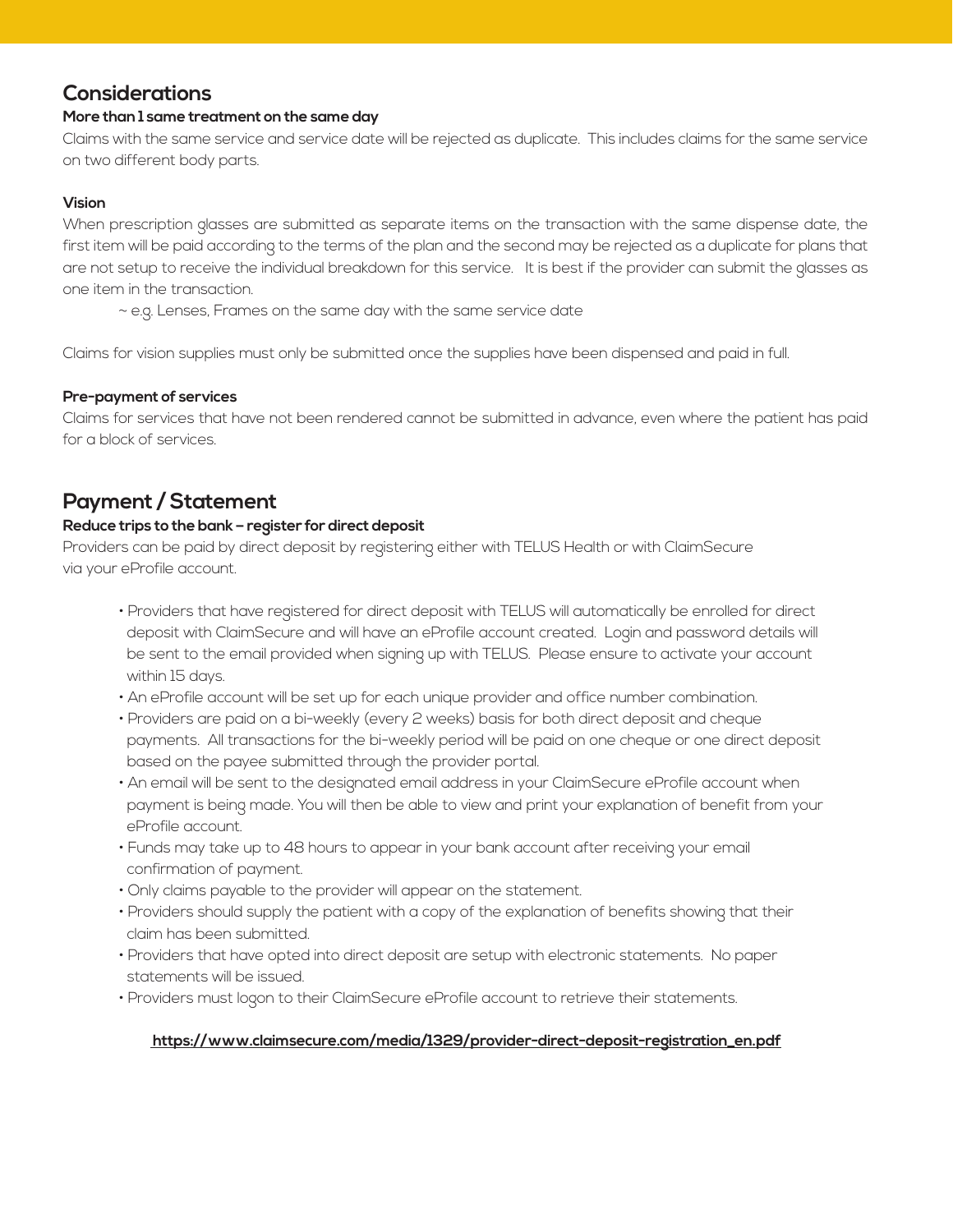### **Provider eProfile Information**

To access your online account, simply use the login and password information emailed to you, navigate to **www.claimsecure.com** select the Provider radio button and login to the provider eProfile site.

| eProfile™ Login                    |                                      |  |  |  |  |
|------------------------------------|--------------------------------------|--|--|--|--|
| Member<br>∩ Plan<br>Administrator  | O Provider O SOFT™                   |  |  |  |  |
| <b>R</b> provider logon            |                                      |  |  |  |  |
| $\overline{a}$                     |                                      |  |  |  |  |
| Forgot your user<br>name/password? | Get the ClaimSecure App<br>App Store |  |  |  |  |
| Login                              | Google play                          |  |  |  |  |
| It all starts with eProfile"       | <b>ER</b> BlackBerry                 |  |  |  |  |
| <b>Register Now</b>                |                                      |  |  |  |  |
|                                    |                                      |  |  |  |  |

#### **Where to find the statements.**

Under View Payments you have the ability to search for payments that have been processed on the system. Providers can view statements for any 1 year period. ie: Jan 1, 2018- Dec 31, 2018

|                             | eProfile™: View Payments |                         |        |
|-----------------------------|--------------------------|-------------------------|--------|
| <b>Time Period</b>          |                          |                         |        |
| Between these dates         |                          |                         |        |
| Start date:<br>(dd/mm/yyyy) | 01/01/2018               | End date:<br>31/12/2018 |        |
|                             |                          |                         | search |

#### **Where to change information – note that the TELUS information will overlay it if it is different.**

Under Account Management you have the ability to update direct deposit information, passwords, email information and security questions. You can also set separate security for administrative purposes. However, if you have registered for direct deposit through the TELUS portal then you must use that site to update your information.